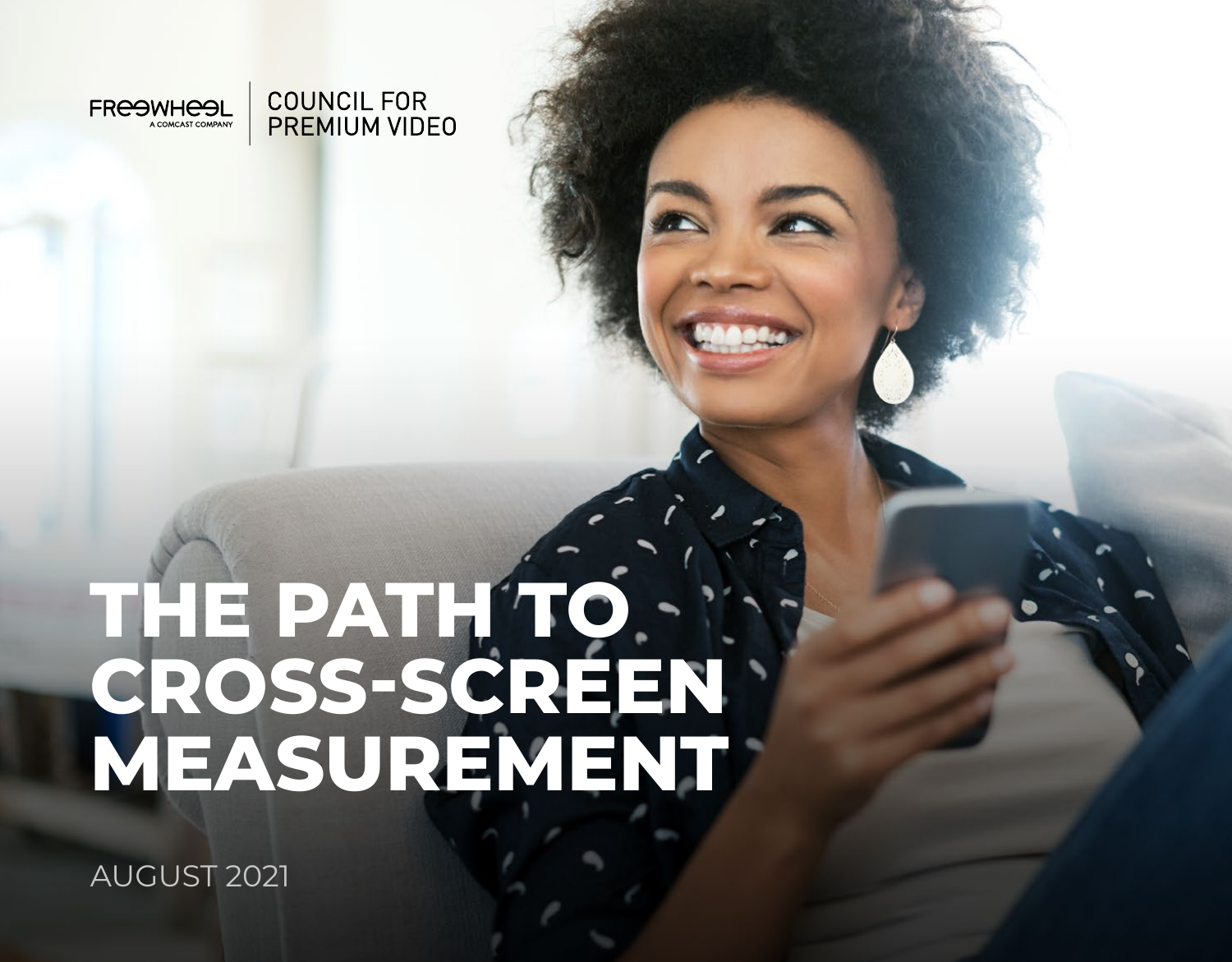### **CONTENTS**



[THREE VALUABLE](#page-3-0) [DATA TYPES](#page-3-0)

[APPLYING DATA FOR](#page-6-0) [BETTER MEASUREMENT](#page-6-0)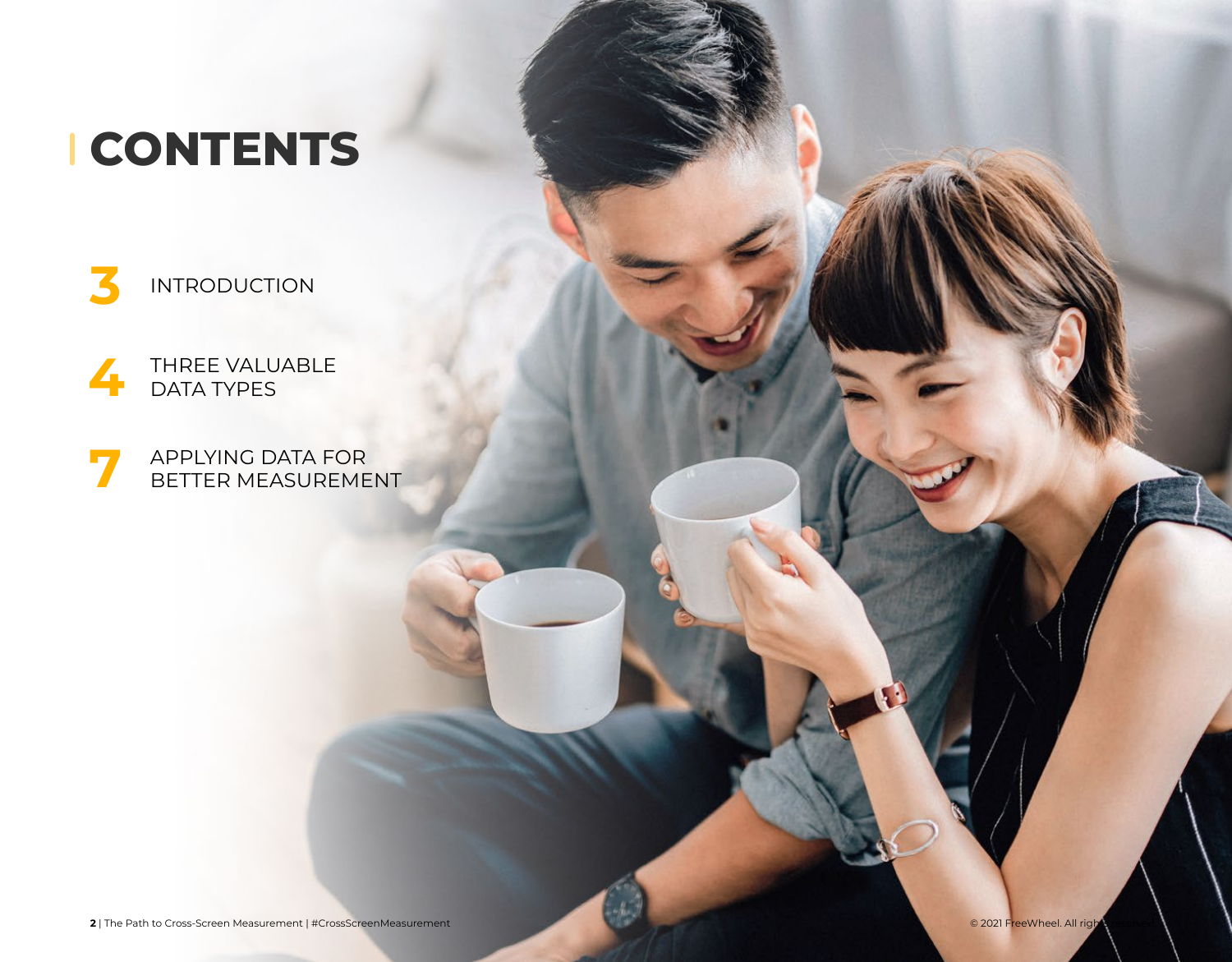<span id="page-2-0"></span>

## **INTRODUCTION**

Cross-screen measurement is vital for advertisers to understand the impact of their campaigns, but it poses many obstacles. True cross-screen measurement relies on multiple data sets – panels, census data, and attribution – to be accurate, trustworthy and complete. By using a combination of these data sets and strategically leveraging the strengths of each, advertisers can gain a more accurate view of media consumption across individuals and devices, as well as better understand how cross-platform media investments drive business outcomes.

The good news is that progress is being made, especially by publishers and operators where there are deterministic datasets and capabilities to map cross-screen exposure. The area of focus for the industry to enable marketers to have a cross-publisher / operator view is around the data rights to support broader measurement and frequency management.

What follows is an explanation of the key unique data sets, their pros and cons, and how a combination of all three will ultimately drive true cross-screen measurement.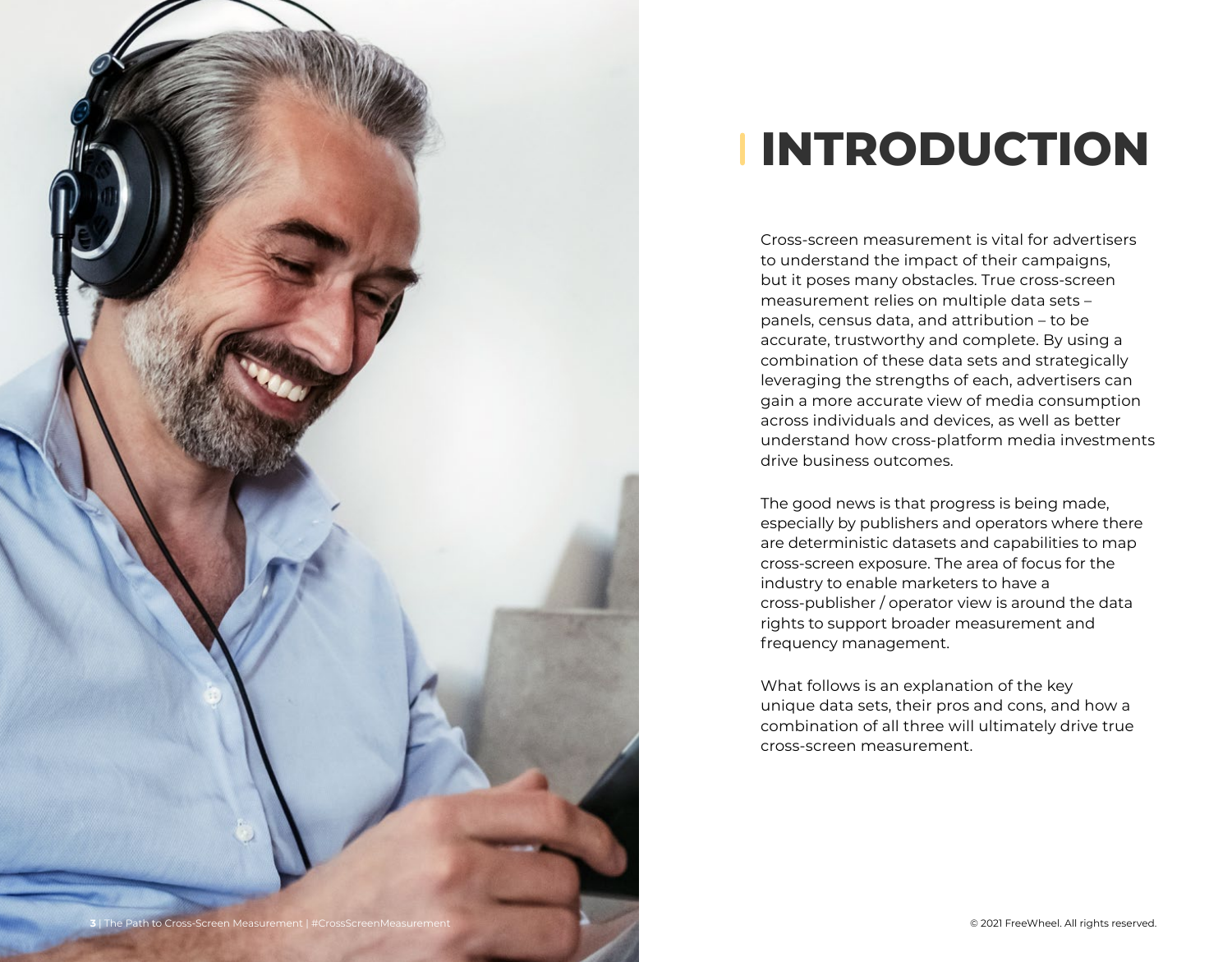### <span id="page-3-0"></span>**THREE VALUABLE DATA TYPES**

#### **PANELS**

Panels have been used historically to measure TV viewing across a National representative sample, and have supported decades of advertising trading, focused on traditional age- and gender-defined audience segments.

#### **CENSUS**

Census data sets such as set-top box data and automatic content recognition (ACR) are less representative but their large scale enables a more accurate view of increasingly fragmented viewing behavior and a broader set of audience segments.

#### **ATTRIBUTION**

Attribution methodologies focus on tying media exposure to business outcomes and enabling marketers to better understand ROI and optimize current and future media plans to maximize results.

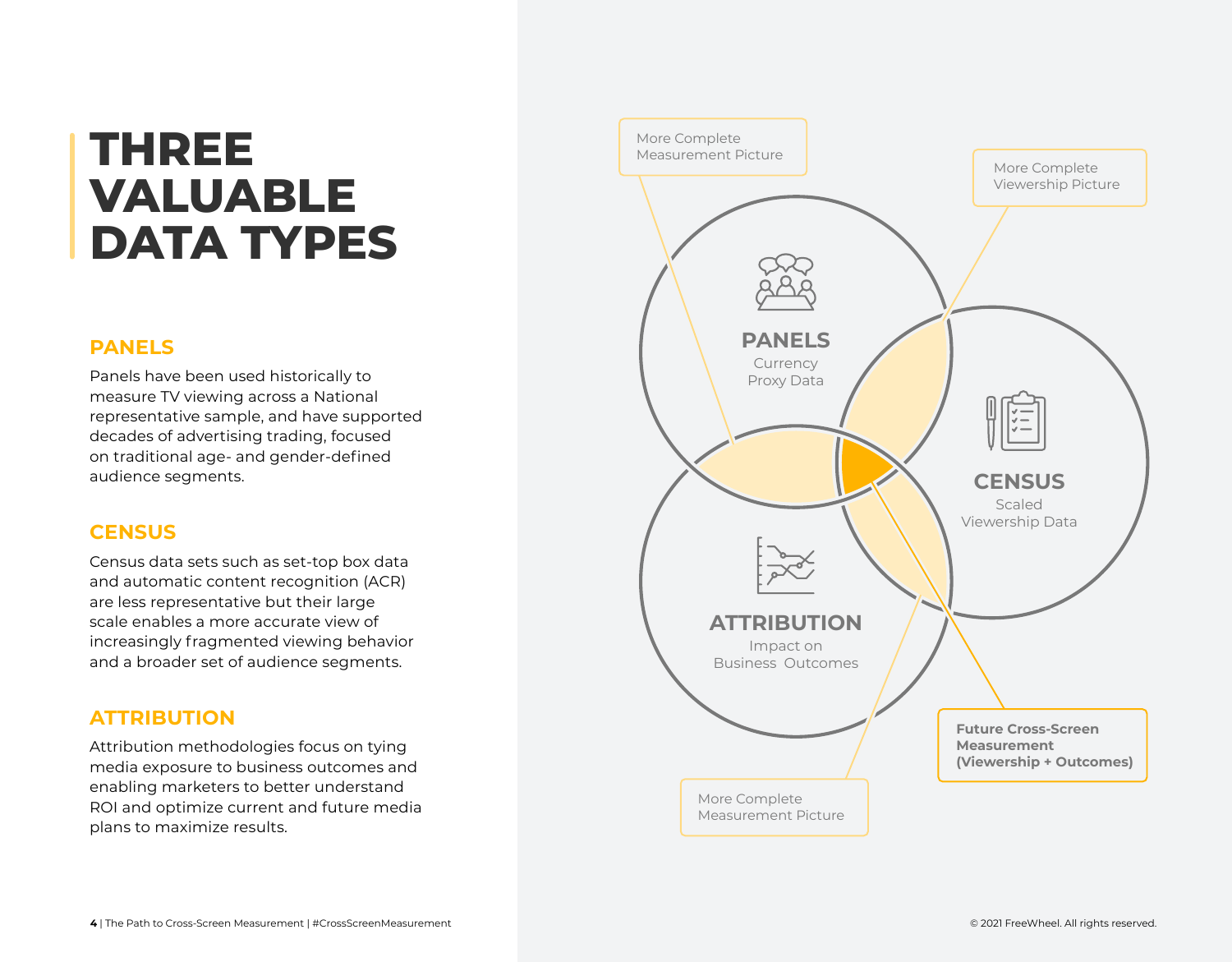

#### **PROS**

- History / acceptance
- Single source in terms of breadth of data collection of HH media consumption
- Designed for national representativeness
- Measures individual-level viewing

#### **CONS**

- Expensive per HH (to recruit and maintain)
- Not statistically reliable for more granular viewing, niche audience segments, and hyper-local audiences
- Panel churn impact on time-based trends
- Cross-device viewing is a challenge
- Audience definition disparities exist between measurement and targeting providers

#### **PROS**

- Large-scale media consumption data
- Efficient per-HH costs
- Enables measurement of more granular audience viewing and /or segments

#### **CONS**

- Expensive to license needed data sets
- HH- or device-level measurement (but no individual-level viewing)
- Must weight data to achieve coverage and representativeness
- Data rights / restrictions may require modeling or aggregated reporting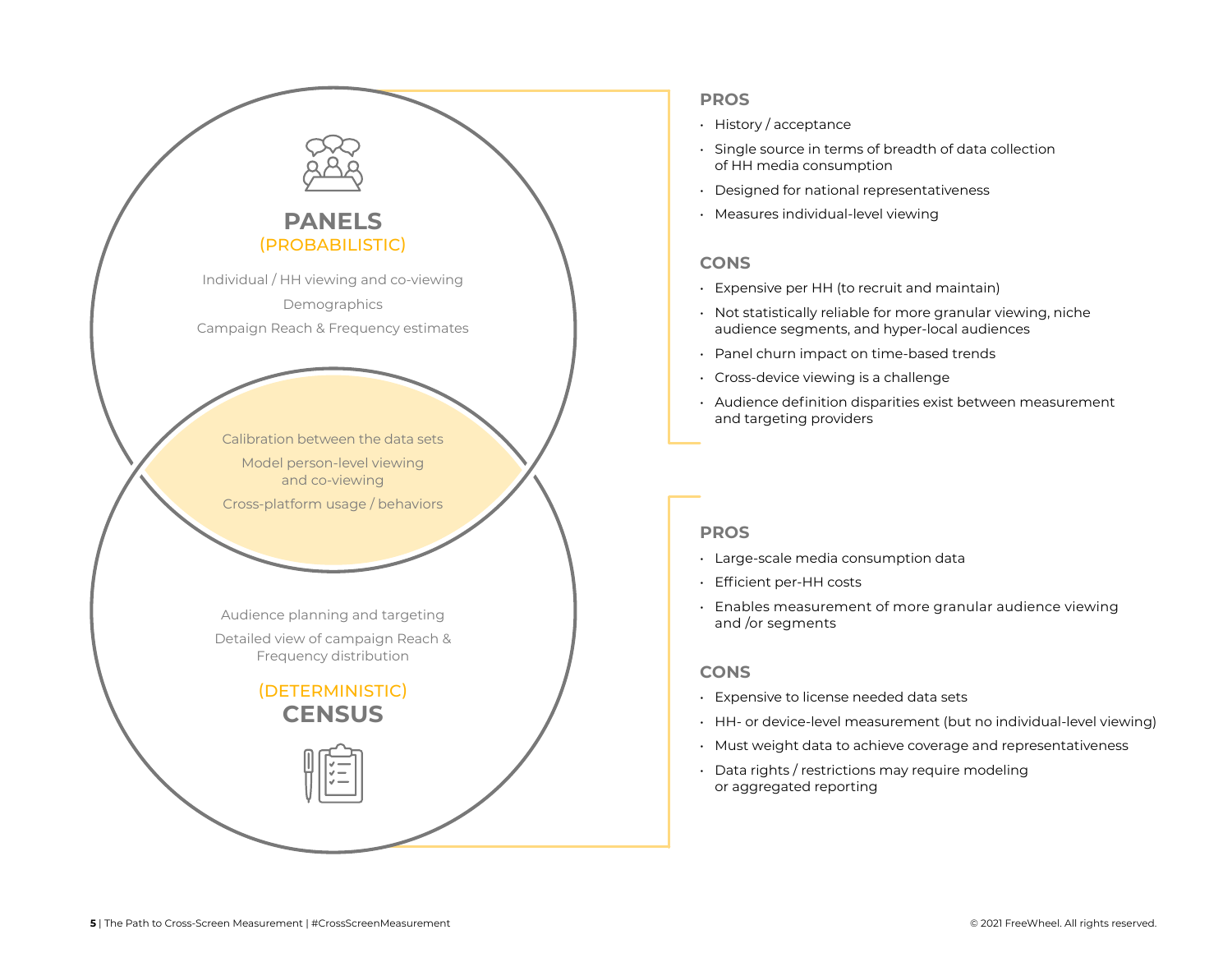#### **U.S. COMPANIES USING DIGITAL ATTRIBUTION MODELS**

2019 - 2022 | PERCENT OF TOTAL



*Note: Companies with 100+ employees that use at least one digital marketing channel; an attribution model is a way to differentiate the respective contributions of various marketing channels to a desired outcome; includes first- and last-touchpoint models and more complex multichannel models; multichannel attribution models are attribution models capable of attributing marketing credit to more than one marketing channel or touchpoint to differentiate the respective contributions of various marketing channels to a desired outcome; models can include both digital and nondigital channels and touchpoints*

*Source: eMarketer, December 2020*

#### **ATTRIBUTION / OUTCOMES**

#### **PROS**

- Alignment of media consumption and action
- Scalable in terms of cross-screen activity
- Optimization opportunities mid-flight
- Opportunities to model / validate business impact relative to media measurement proxies (incremental reach / effective frequency)

#### **CONS**

- Multi-touch attribution is complex, expensive
- Cross-device data may be incomplete (no common ID)
- Methodologies are inconsistent across providers
- Historical performance may not be reliable future signal
- Industry experts often disagree on attribution model application (i.e. which model is best in a given scenario)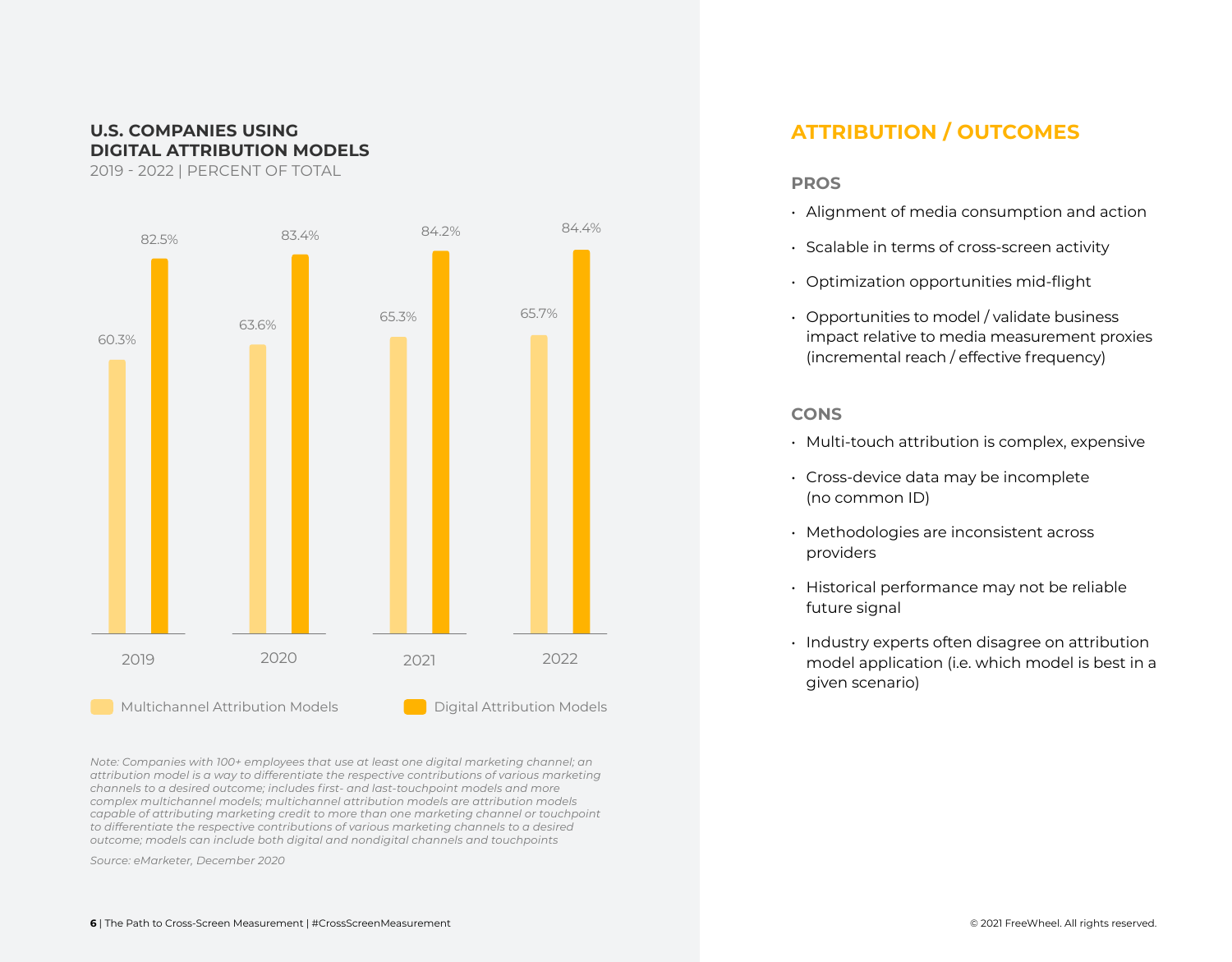### **APPLYING DATA FOR BETTER MEASUREMENT**

The path to true cross-screen measurement is not an either / or story. It is an "AND."

No one standalone data set can provide any single marketer a true view of how media was consumed across all individuals and all devices at any moment in time, or how advertising then impacted outcomes as a result of exposure across that media.

That means the available data sets need to work together, reference and validate each other and often be merged to provide a fuller picture.



Alignment between attribution modeling and panel-pluscensus-data-based media measurement proxies can also help measurement to be more efficient in terms of costs and ongoing analysis so advertisers can make smarter investment decisions, optimize reach and frequency and drive results.



In short, the path to cross-screen measurement involves more sophisticated and expansive data sets and modeling techniques, using multiple mechanisms and methodologies to get closer to the truth.

<span id="page-6-0"></span>